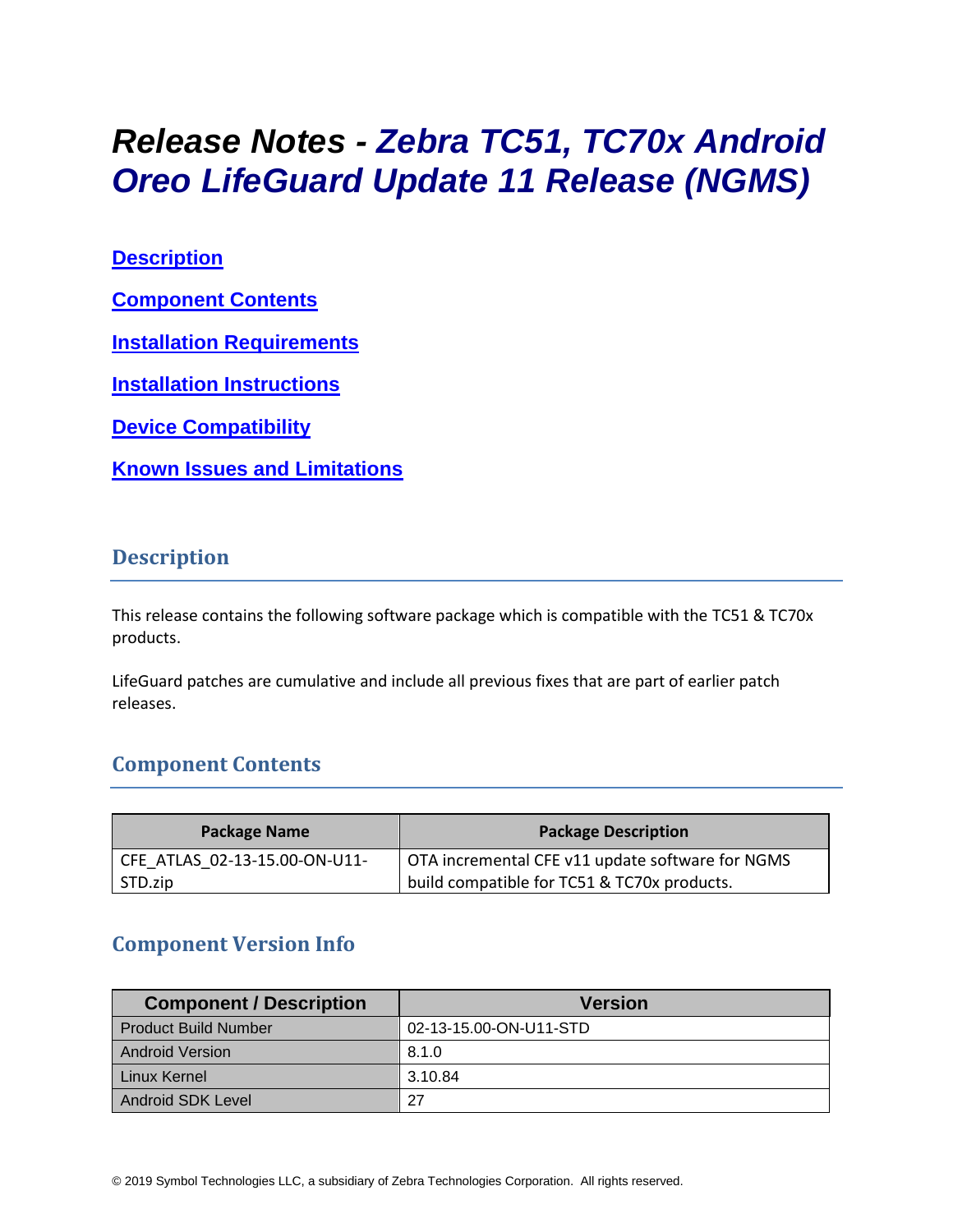| Platform                         | QC8956                                                                     |  |
|----------------------------------|----------------------------------------------------------------------------|--|
| <b>Bluetooth Stack</b>           | 4.1                                                                        |  |
| <b>Flash Size</b>                | 16/32GB                                                                    |  |
| <b>RAM Size</b>                  | 2/4GB                                                                      |  |
| Scanning                         | 20.0.38.0                                                                  |  |
| SimulScan                        | 3.0.6 SimulScanEngine 2.0.9                                                |  |
| DataWedge                        | 7.0.4                                                                      |  |
| <b>EMDK</b>                      | 7.0.0.2000                                                                 |  |
| MXMF / OSX                       | MXMF: 8.2.1.0 / OSX: QCT.81.8.5.1                                          |  |
|                                  | FUSION_BA_2_11_0.0.024_O                                                   |  |
|                                  | Radio: BA_2_11_0.0.017_O                                                   |  |
| WiFi                             | Application: BA_2_11_0.0.012_O                                             |  |
|                                  | Middleware: BA_2_11_0.0.015_O                                              |  |
|                                  | Firmware: 7.35.205.8_20181002                                              |  |
| <b>PTT</b>                       | 3.1.38                                                                     |  |
| Touch FW                         | $TC70x = 1.9-Stylus-1-0 & TC51 = 1.8-Stylus-2.0$                           |  |
| <b>RxLogger Utility</b>          | 5.4.12.0                                                                   |  |
| <b>Bluetooth Pairing Utility</b> | 3.14                                                                       |  |
| Zebra Data Service               | 3.4.0.1180                                                                 |  |
| <b>Files</b>                     | 8.1.0                                                                      |  |
| <b>Stage Now</b>                 | 3.1.1.1019                                                                 |  |
| <b>Battery Swap</b>              | 1.0                                                                        |  |
| <b>User Guide</b>                | 1.0                                                                        |  |
| Camera                           | 2.0.002                                                                    |  |
| <b>MSRN</b>                      | 2.01                                                                       |  |
| Zebra Volume Control (ZVC)       | 2.1.0.14                                                                   |  |
| <b>Battery Manager</b>           | 1.4.2                                                                      |  |
| ActiveEdge                       | TC51 & TC51HC: 2.5.16                                                      |  |
| WorryFree WiFi Analyzer          | 3.2.13                                                                     |  |
| <b>Device Central</b>            | 1.0.6.0                                                                    |  |
| Zebra Software License Manager   | 3.1.1                                                                      |  |
| <b>Audio SW Version</b>          | 0.8.0.0                                                                    |  |
| <b>Acoustic Profiles</b>         | TC51: General: AO1.1 Cellular: N/A<br>TC51HC: General: AO2.1 Cellular: N/A |  |
| Diagnostic Tool                  | 1.16.0.1                                                                   |  |
| OemInfo                          | 1.0.0.1059                                                                 |  |
| Enterprise Keyboard (EKB)        | 1.9.0.5                                                                    |  |
| <b>Finger Print</b>              | Zebra/TC70x/TC70x:8.1.0/02-13-15.00-ON-U11-<br>STD/16:user/release-keys    |  |
|                                  | Zebra/TC51/TC51:8.1.0/02-13-15.00-ON-U11-<br>STD/16:user/release-keys      |  |
|                                  | Zebra/TC51/TC51HC:8.1.0/02-13-15.00-ON-U11-<br>STD/16:user/release-keys    |  |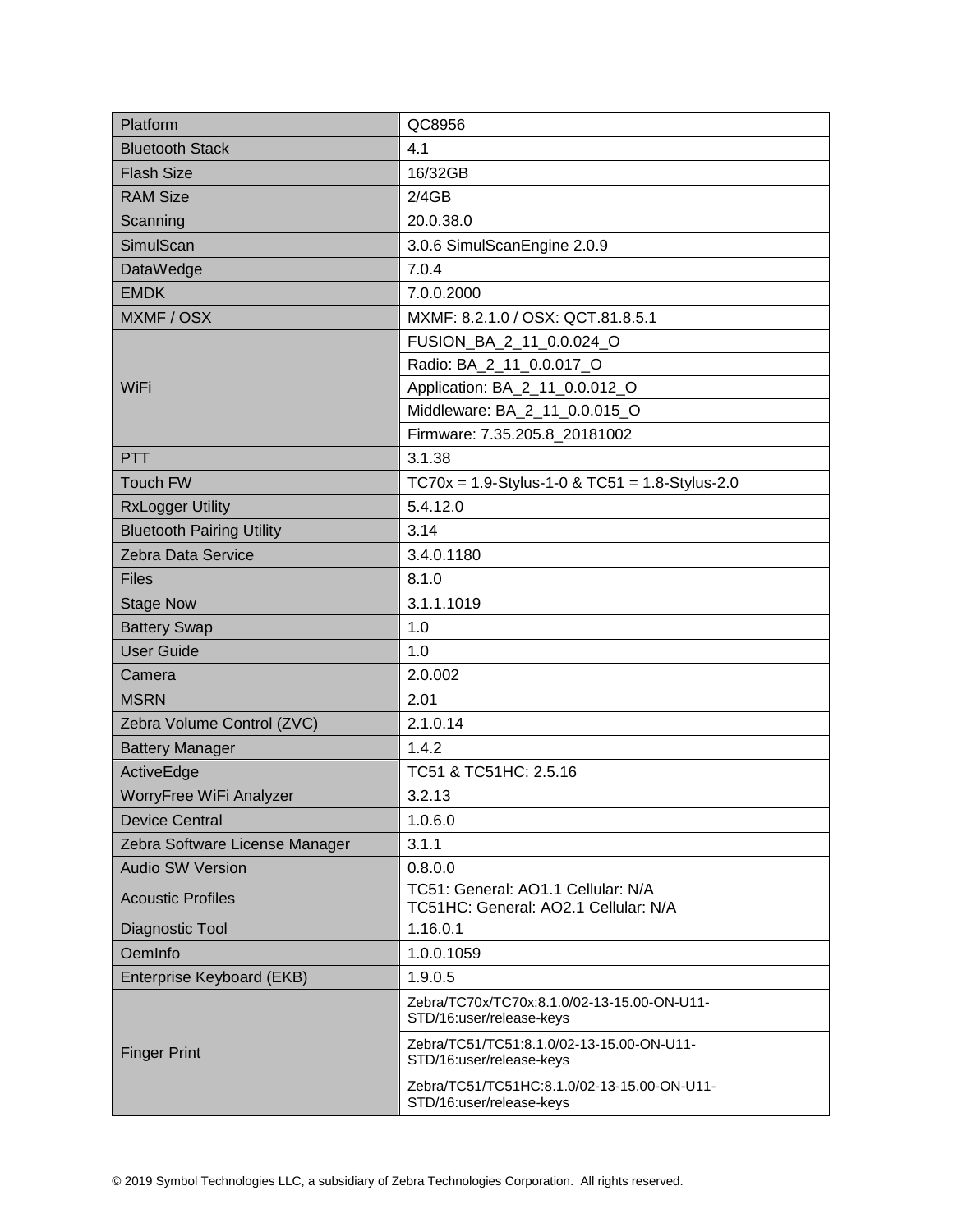#### **1. CFE v11 Updates:**

- ❖ CFE\_ATLAS\_02-13-15.00-ON-U11-STD.zip (NGMS)
- 1. **Android Security Patch Level: December 1, 2018**. Use the link below to see the Android Security bulletin for more information: <https://source.android.com/security/bulletin/>
- 2. Updated below mentioned components: For more detail please refer [http://techdocs.zebra.com](http://techdocs.zebra.com/)

o WLAN - Version FUSION\_BA\_2\_11\_0.0.024\_O o ZVC - Version 2.1.0.14 o OemInfo - Version 1.0.0.1059

## <span id="page-2-0"></span>**Installation Requirements**

- ADB installed on the PC (including adb drivers)
- USB debugging turned ON (from Developer options)
- TC51/TC70x has at least:
	- o Version 02-13-15.00-ON-U01-STD

## <span id="page-2-1"></span>**Installation Instructions**

CFE software update procedure for TC51 and TC70x:

The installation instructions assume you have ADB installed on your PC (the adb drivers etc..) and your TC51/TC70x has developer options enabled and USB debugging ON. Instructions on HOW TO enable ADB is also captured in the user guide.

- 1. Connect the TC51/TC70x to the PC using the USB data cable or through the cradle.
- 2. You may need to pull down the top menu and if you see "USB for charging", touch it and then change it to "File transfers".
- 3. Open Command Prompt, run *"adb devices"* and check if you can see the device's serial number… If yes, proceed… if not, you will need to get the PC set up with the proper drivers or install an External SD Card.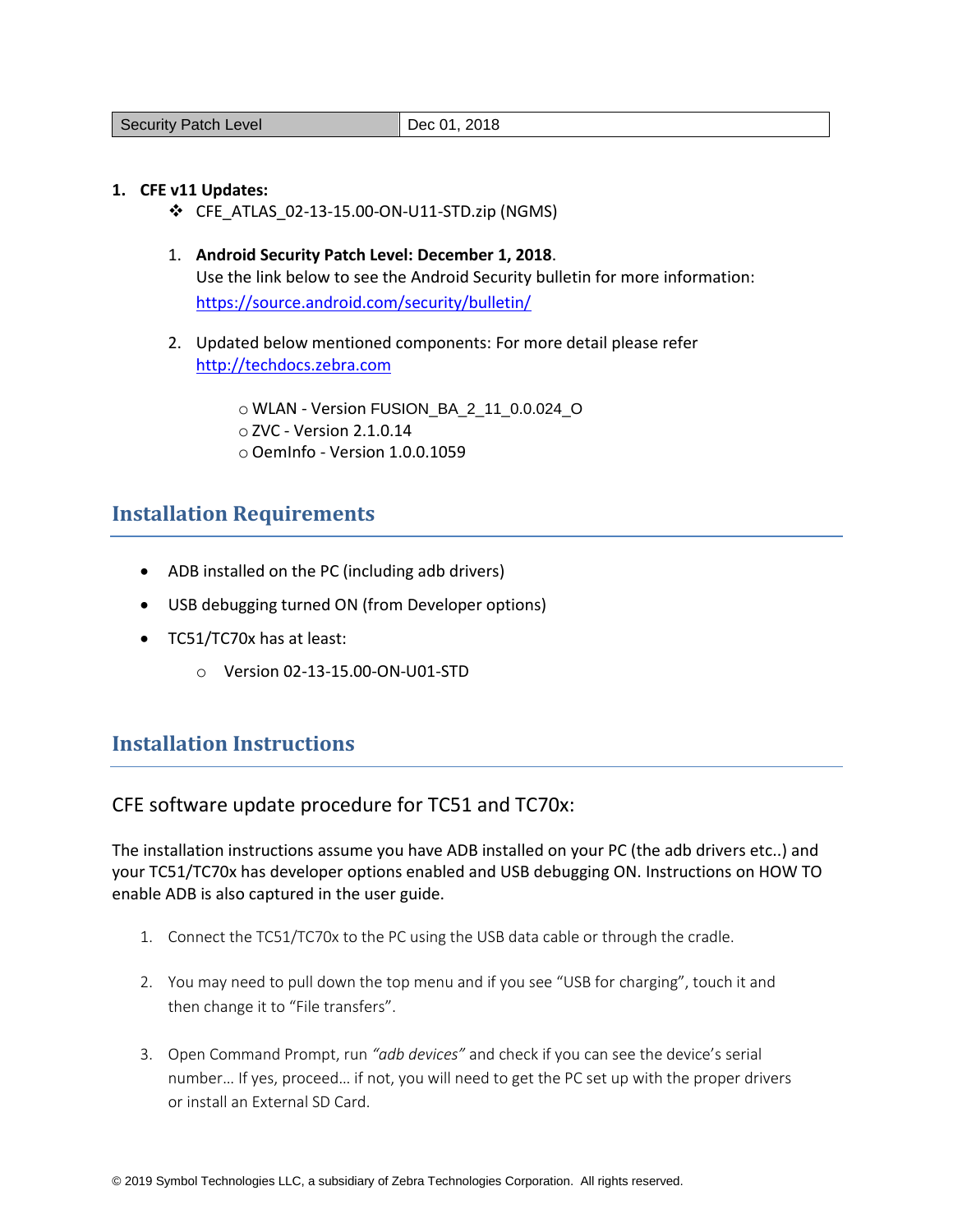4. You may also get a pop up on your PC (Win 7) that you will be connected as a Portable Media Player… this can be ignored.

#### ❖ **Download Image**

a) CFE\_ATLAS\_02-13-15.00-ON-U11-STD.zip listed above in content section

- 5. Entering Recovery Mode
	- a. Choice 1: In Command Prompt, type *"adb reboot recovery"* and click enter.
	- b. Choice 2:
		- Reset and hold PTT key
		- When Zebra Technologies logo appears on the screen release the PTT Key
- 6. Your TC51/TC70x will reboot and put you on the Android Recovery screen.
- 7. If applying update via sideload Method
	- a. Use the Volume + and to highlight, "Apply update from ADB" and press the Power key to select it for applying OS upgrade package
- 8. if applying update via External SD card
	- a. Use the Volume + and to highlight "Apply update from SD card" and press the Power Key to select it
	- b. Use the Volume + and to highlight package CFE\_ATLAS\_02-13-15.00-ON-U11-STD.zip and press the Power Key to select it.
	- c. Go to Step 10 once above steps are completed
- 9. With your Command Prompt open in the Host machine, type *"adb sideload"* command and add a space and then drag and drop the CFE\_ATLAS\_02-13-15.00-ON-U11-STD.zip file on to it and click enter.
	- a. Your PC screen will show files being installed and a little blue horizontal progress bar on your device will show status... and after about  $6<sup>th</sup>$  minutes (could be 10+ minutes if installing GMS) it should be done and you should be back at the Android Recovery screen.
- 10. *"Reboot system now"* is highlighted. Press the Power Key to Reboot.

11. At the Home Screen, we need to verify that the BSP upgrade took place and set the Date & Time.

a. Go to "Settings" and scroll down to "About phone" and look at the "Build number". It should start with "02-13-15.00-ON-U11-STD release keys". Now you are on the correct BSP.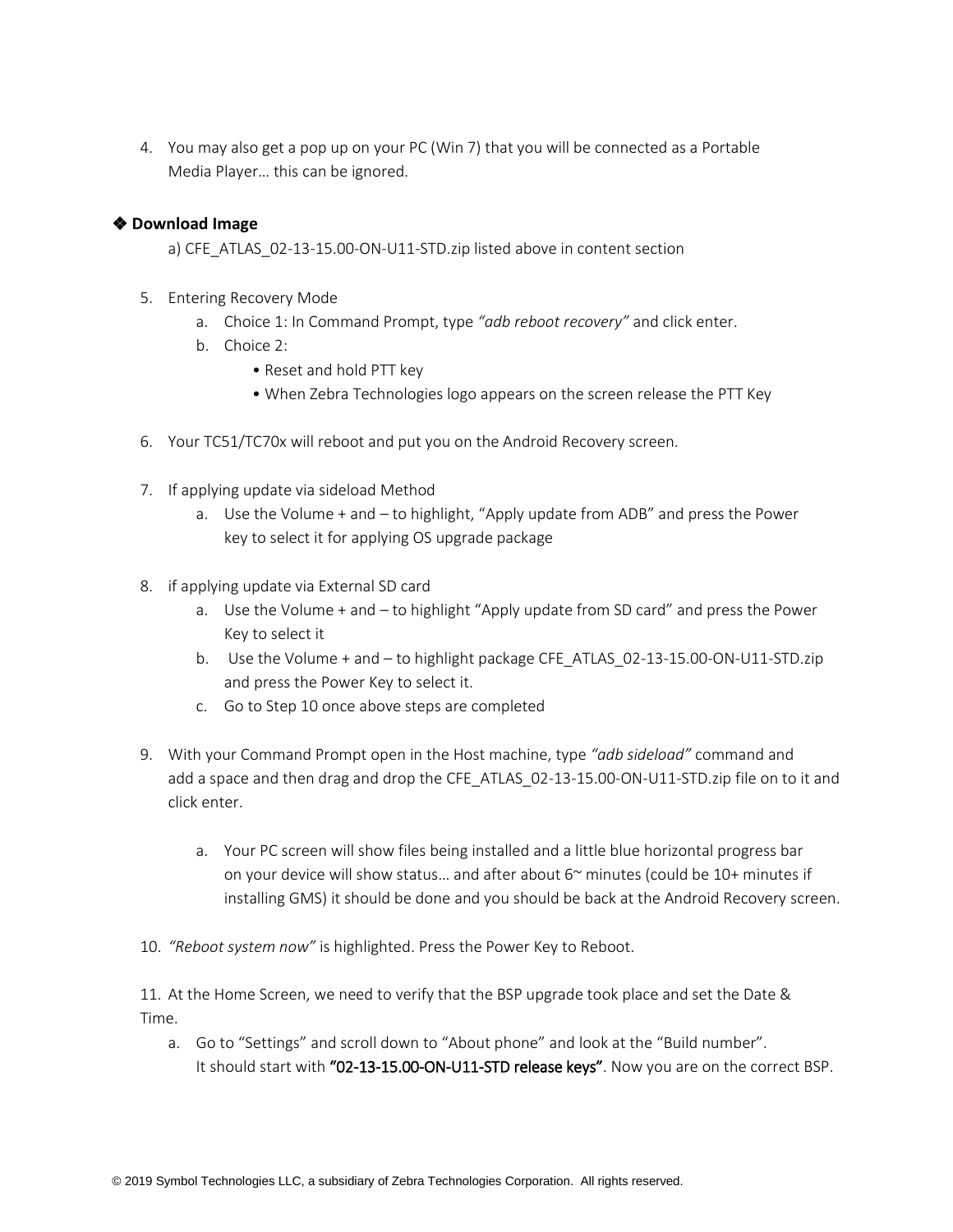12. Now you are all set to use your TC51/TC70x.

## <span id="page-4-0"></span>**Device Compatibility**

This software release has been approved for use on the following devices.

| <b>TC51</b>               |                         |  |
|---------------------------|-------------------------|--|
| <b>Device Part Number</b> | <b>Operating System</b> |  |
| TC510K-1PAZU2P-US         | Android M, N, O         |  |
| TC510K-1PAZU2P-A6         | Android M, N, O         |  |
| TC510K-1PAZU4P-US         | Android M, N, O         |  |
| TC510K-1PAZU4P-A6         | Android M, N, O         |  |
| TC510K-1HDZU2P-US         | Android M, N, O         |  |
| TC510K-1HDZU4P-US         | Android M, N, O         |  |
| TC510K-1HDZU2P-A6         | Android M, N, O         |  |
| TC510K-1HDZU4P-A6         | Android M, N, O         |  |
| TC510K-1PAZU2P-IA         | Android M, N, O         |  |
| TC510K-1PAZU4P-IA         | Android M, N, O         |  |

| TC70x                     |                         |  |
|---------------------------|-------------------------|--|
| <b>Device Part Number</b> | <b>Operating System</b> |  |
| TC700K-02B22B0-A6         | Android M, N, O         |  |
| TC700K-02B24B0-A6         | Android M, N, O         |  |
| TC700K-02B22B0-US         | Android M, N, O         |  |
| TC700K-02B24B0-US         | Android M, N, O         |  |
| TC700K-02B22B0-IA         | Android M, N, O         |  |

Supported FIPS and TAA Compliant SKUS:

| <b>FIPS and TAA Compliant SKUS</b> |                         |  |  |
|------------------------------------|-------------------------|--|--|
| <b>Device Part Number</b>          | <b>Operating System</b> |  |  |
| TC510K-1PAZU4P-FT                  | Android M, N, O         |  |  |
| TC510K-1HDZU4P-FT                  | Android M, N, O         |  |  |
| TC700K-02B24B0-FT                  | Android M, N, O         |  |  |

## <span id="page-4-1"></span>**Known Issues and Limitations**

1. For an existing Data wedge profile which is configured for Image barcode scanning, if the user updates the profile for SimulScan data capture and reboots the device, the decoder list is shown as blank under DataWedge settings. As a workaround, user needs to use two different Data wedge profiles one for Imager barcode scanning and other profile for Simul scan data capture.